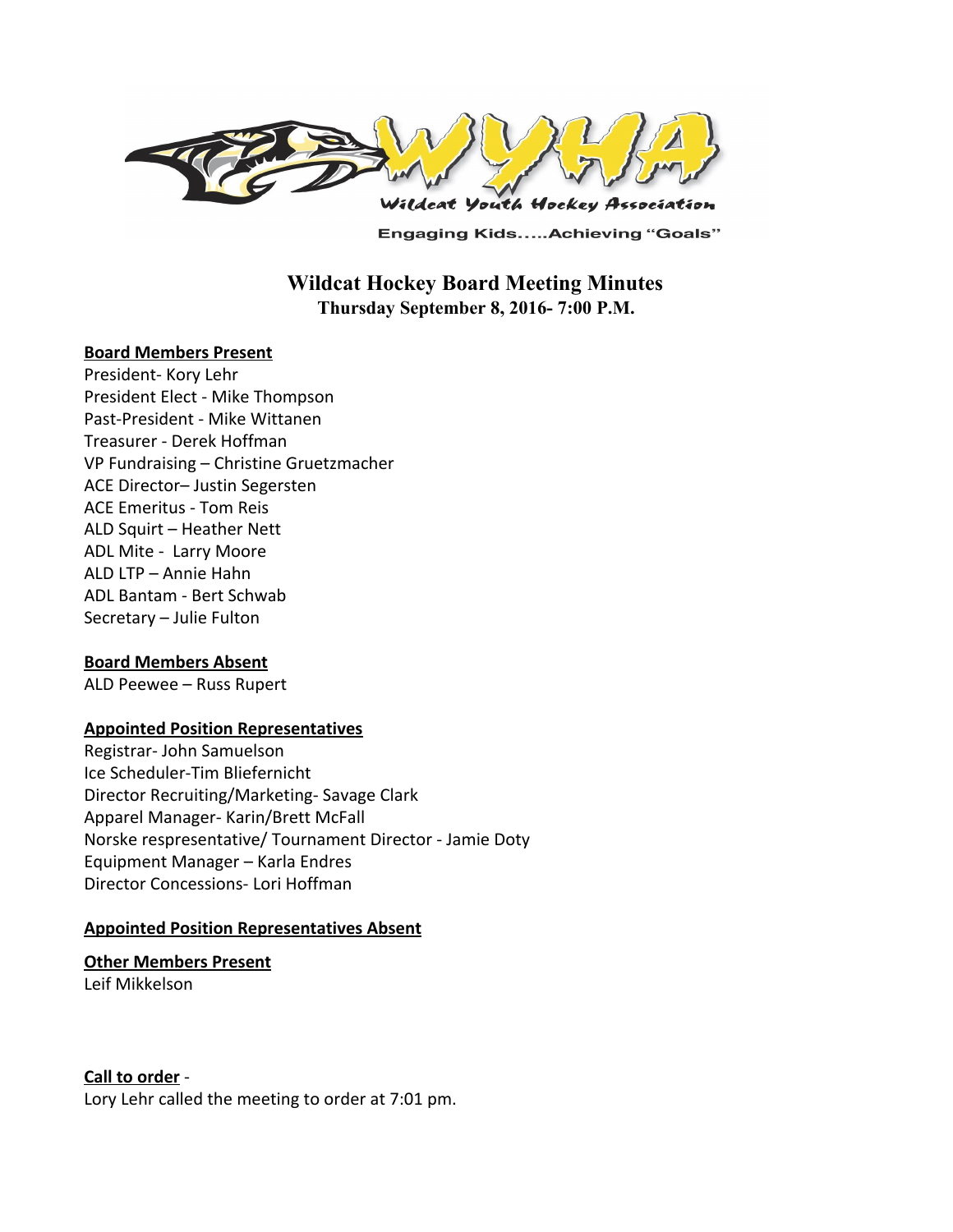## **Member open Forum**

Jim Reed made a proposal that would allow his son Mac Reed play AAA hockey in Iowa but practice during the week with the Wildcats. Mac Reed would NOT play any games as a Wildcat, only with his AAA team. Jim provided a payment plan that he had devised to pay the Wildcats for Reed's participation in practices.

After questions and discussion Jim Reed's proposal was not accepted. Mac Reed will not practice with the Wildcats (and then play AAA hockey games) this season. Kory Lehr to inform the family.

### **Approval of prior meeting minutes**.

Tim B made a motion to approve August minutes. Heather Nett second. Motion was approved unanimously.

### **Approval of agenda**

Tim B made a motion to approve the agenda as presented. Mike Thompson second. Motion was approved unanimously.

# **Board Reports:**

## **President:**

ALDs will be calling Wildcat families that have not registered yet Review Tryout Process - who covers putting scores in (ALD and one board member) Tryout Administrative Coverage - Justin to assign as needed WAHA Grant is applied for

## **LTS/U6 Mite/LTP:**

LTS - club will most likely lead for all season - no partnership with the Village skating classes LTP -

U6- Sun Prairie will not participate this season, Stoughton added; ice times need to be set by 10/23, Sundays only

**U8 Mite ALD:** nothing to report

**Squirt ALD:** nothing to report

**Pee Wee ALD:** nothing to report

**Bantam ALD:** nothing to report

**Equipment:** Storage locker cleaned out; new Goalie gear is ready

# **Fundraising:**

Golf outting: \$3500 profit Picture Day: 10/30? will be finalized Raffle Tickets: done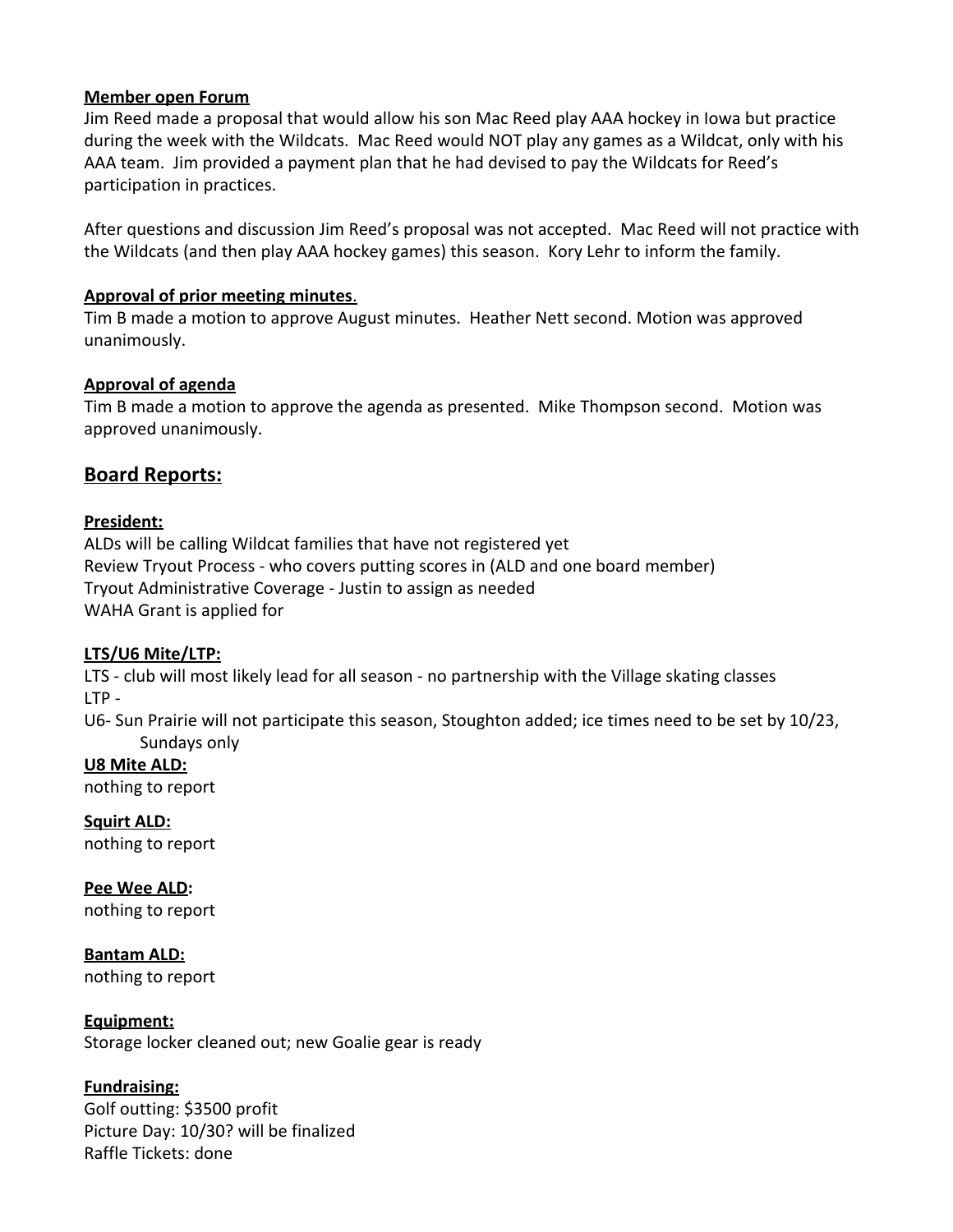Bruce Company: October petting zoo 10/8/16 Concussion Screening: no date yet

## **Apparel:**

Coach's clothes - jacket or hat if coach does not want/need new jacket; Leif to get coach choices Spirit Wear - new Wildcat shirts will be available during tryouts

## **Registrar:**

Kaminsky and Sassorossi only transfer players

## **Secretary:**

Website updates - please send requests as needed Handbook rolling changes for next year - will keep track on changes needed for 2017-1018 update

## **Ice scheduler-**

Summary of final schedule: not finalized yet 514-520 hrs/season of ice time practice start time 4:50 vs. 5:10 discussed

## **Marketing Director:**

Try Hockey for Free - November 13th 4pm (Mike Thompson to follow up)

## **Ace Director / Head Coach Elect/Ace Emeritus:**

PeeWee A team bubble decision - no coaches picks Bantam A team bubble decsion - 2 coaches picks Goalie Tryouts - 10/3/16, Nick Stur will evaluate Skater Tryouts weighed as 60% scrimmage, 40% skills Coaches Meetings - Squirt 9/20; PeeWee 9/21, Bantam 9/22 all at 7:00pm at the Ice Pond All coaches to complete levels and background/safe sport checks

## **Tournament Director:**

no report

**Concessions Director:** Menu will be updated - meeting with Don

## **President elect**

Safe Sport - team managers need to complete NO ultimate tournament participation

## **Past President-**

Banners from State tournaments - need 2 new banners to account for 2014, 2015 teams potential to replace going forward with individual banners?

## **Old / New Business:**

**Adjourn:**